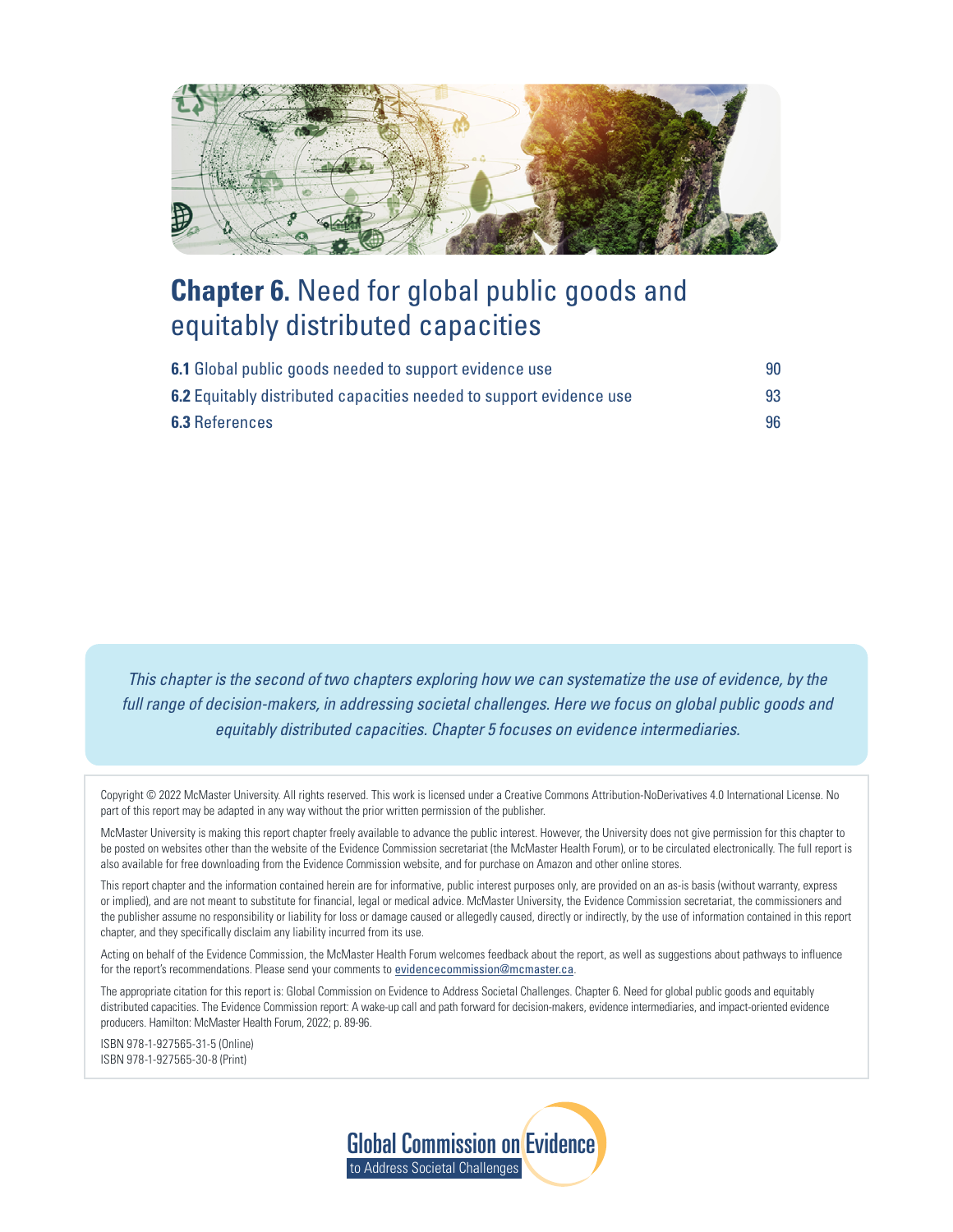## <span id="page-1-0"></span>**6.1** Global public goods needed to support evidence use

A paradox keenly felt by those supporting the use of evidence to address societal challenges is that there are both significant gaps in the global public goods that evidence intermediaries rely on, and significant waste arising from how these global public goods are produced and how their use is supported.

A global public good is:

- non-rival one person 'consuming' it does not reduce its availability to others
- non-excludable no one can be denied access.

Reading a Cochrane or Campbell evidence synthesis – with its bottom-line statements about what is known, based on all critically appraised studies that have addressed the same question, including how this may vary by groups and contexts – does not make the synthesis any less available to others. Anyone can access PROSPERO to see if others have already registered a protocol for an evidence synthesis on a specific topic and, if not, to register a protocol to fill this gap.

Some leaders in international development have called for expanding the notion of global public good to include global public functions (e.g., cross-national coordination) that support the type of international collective actions needed to address supranational societal challenges.(1) This broader definition includes global convening to support prioritization and other processes that underpin the efficient production of global public goods. We adopt this broader framing here.

#### Evidence-related global public goods and related functions include:

**Rigorous** standards to ensure that the best evidence is available for use in decisionmaking (**good 8**), such as a body of evidence that has been graded for the certainty of the evidence it provides Open-access

Robust prioritization (**goods 1-3** in the first three 'cogs' below), coordination (**goods 4-6**) and registration processes (**good 7**) to ensure that the right globally relevant evidence, such as evidence syntheses, is produced and that wasted effort is avoided

Robust prioritization of efforts to support evidence intermediaries in using global public goods to support decision-making (**good 10**)

publications (**good 9**) to ensure that the best evidence can be freely accessed when needed

Yet purveyors of global public goods like Cochrane and Campbell have not been supported at a proper scale, leaving many gaps in the global evidence base. The PROSPERO synthesis-registration platform did not have the resources to follow up with the 138 teams that registered a COVID-19 topic already registered by one of 57 other teams, especially the 14 teams addressing hydroxychloroquine and seven addressing tocilizumab. As a result, as many as 138 syntheses of the best global evidence about COVID-19 were duplicated work in the September 2020 to August 2021 period. And since only a small fraction of protocols are ever registered, this is a significant undercount of the waste in the COVID-19 evidence response.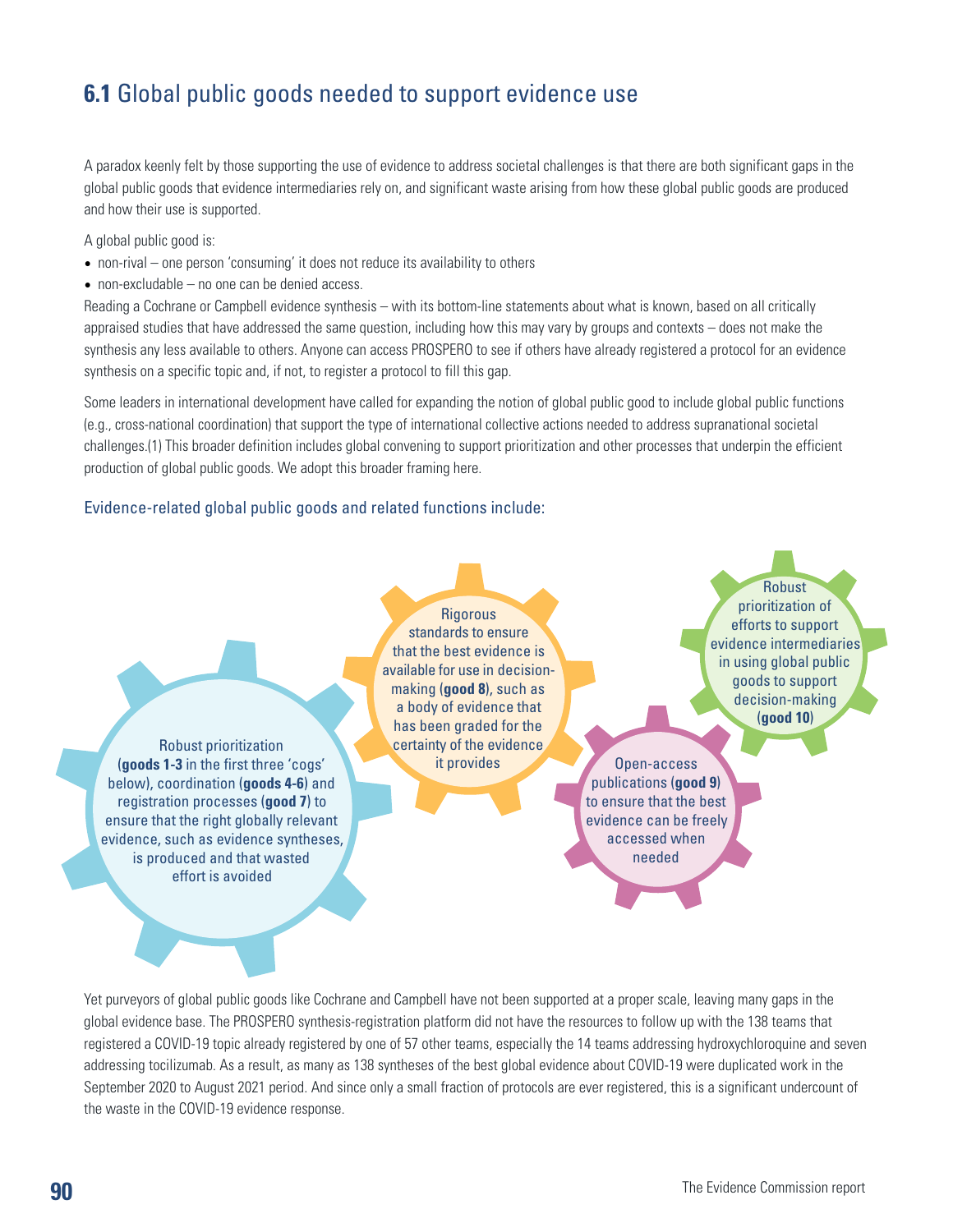At least 10 types of global public goods and related functions are needed to support the use of evidence to address societal challenges. These are listed below, along with examples drawn from the health sector and (where possible) from other sectors. It is critically important that international organizations like the World Bank, UNICEF, WHO and other funders invest in these global public goods and related functions within their own agencies and with key external partners. It is also critically important that national government policymakers and other funders invest in local (national or sub-national) efforts to adapt these global public goods to their context and to complement them with the best local evidence. Without such investment, the cost of 'free riding' will continue to be significant gaps and significant waste.

Harmonization of evidence requirements for regulatory and other assessments globally *(to*  **1 2** *streamline evidence needs)*

- International Council for Harmonisation of Technical Requirements for Pharmaceuticals for Human Use (ICH) for evidence required to ensure the safety, effectiveness and high quality of prescription drugs
- Independent Panel on Climate Change for evidence required for its periodic assessment reports about human-induced climate change, its impacts, and possible response options

Prioritization of globally needed evidence **3** *(to ensure pressing evidence needs are* **<b>4** *recognized)*

- James Lind Alliance for patients, carers and clinicians to prioritize the top 10 unanswered questions or evidence uncertainties
- An application of the same approach for students, parents and teachers to prioritize the top 10 unanswered questions in the field of English as an additional language (2)

Coordination of other types of evidence that is **5 b coordination of other types of evidence that is best produced globally or at least regionally** 

• Coalition for Epidemic Preparedness Innovations (CEPI) for vaccine development and Joint Programming Initiative on Antimicrobial Resistance (JPIAMR) for a One Health approach to antimicrobial resistance

> Registration of plans to produce or synthesize evidence *(to avoid duplication in evidence production and minimize reporting bias)*

- International Clinical Trials Registry Platform for the prospective registration of one type of health evaluation (randomized clinical trials) and PROSPERO for the prospective registration of health evidence syntheses
- PROCEED (in development by the Collaboration for Environmental Evidence) for the prospective registration of evidence syntheses of environmental evidence

### Listening and foresight *(to anticipate and make sense of emerging issues for which evidence may be needed globally)*

• The COVID-19 Evidence Network to support Decision-making (COVID-END) global horizon-scanning panel for emerging issues related to COVID-19-related public-health measures, clinical management, health-system arrangements, and economic and social responses, as well as international HealthTechScan

(i-HTS) for emerging issues related to health technologies



Coordination of syntheses of the best evidence globally *(to fill gaps while avoiding duplication, as with cogs 5 and 6)*

• Cochrane's COVID reviews for the production and editorial review of a set of rapid syntheses addressing prioritized COVID-19 questions

> Coordination of globally relevant living evidence products that can be used or adapted locally

• COVID-NMA for living meta-analyses of drug treatments, prophylaxis and vaccines for COVID-19 (and it had some success in sharing data with other groups attempting something similar)



**7 8** Standards setting and support *(to ensure quality of evidence)*

- PRISMA and AGREE Enterprise standards for the transparent reporting of health evidence syntheses and guidelines, respectively, as well as Cochrane for methods development, capacity building and rigorous editorial processes for health evidence syntheses
- Campbell Collaboration and Collaboration for Environmental Evidence for methods development, capacity building and rigorous editorial processes for evidence syntheses in other sectors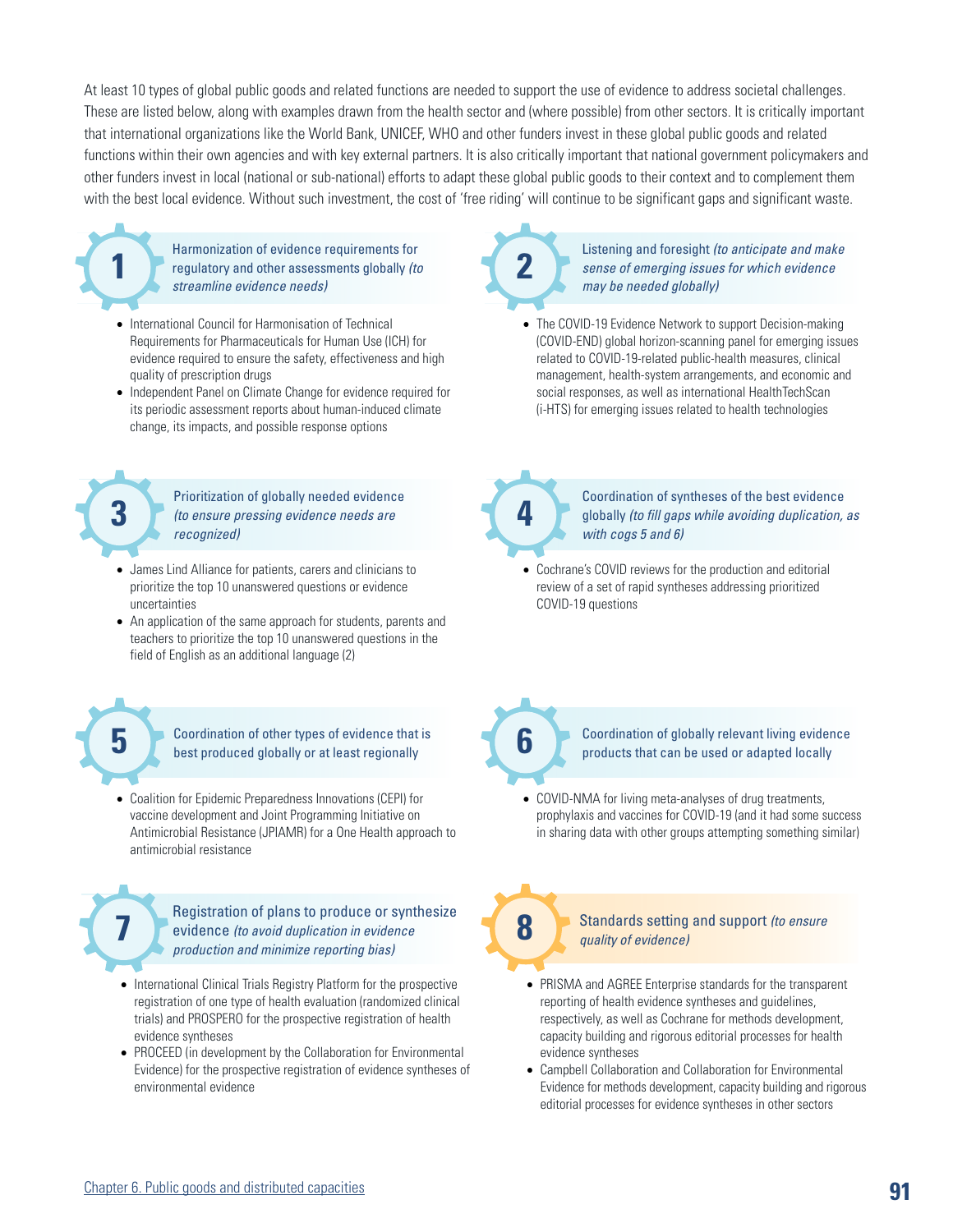

Open science, including open publications, data, physical samples, and software *(to ensure access to evidence)*

- Open-access publications like those supported by the Public Library of Science (PLOS), Empirical Software Engineering (which encourages the submission of a replication package), and Open Library of Humanities
- Open-data platforms like Vivli
- Open-access software like the Open Source Framework ([osf.io](http://osf.io))



Coordination of efforts to support evidence intermediaries in using global public goods to support local (national or sub-national) decision-making *(to ensure quality in and timeliness of evidence support)*

- Cochrane 'plain-language summaries,' which are translated into multiple languages (as an example of coordinating efforts to package evidence in ways that can be used or adapted locally)
- What Works Clearinghouse for US educators and Evidence Aid for humanitarian-aid providers (as examples of one-stop evidence shops that are optimized for decision-makers' needs)
- Evidence-Informed Policy Networks (EVIPNet) for groups supporting evidence use by health policymakers with a rapidevidence service, by building their capacity to find and use evidence, and by convening deliberative dialogues

The 'quintet of change' meant to support the UN's transformation from 2021 to 2025 explicitly includes data analytics and behavioural / implementation research, and implicitly includes evaluation (under performance and results orientation). While it is silent on the other needed forms of evidence, it also explicitly includes strategic foresight and innovation (and digital transformation), which are two powerful complements to evidence and which also have features of global public goods depending on how they are operationalized.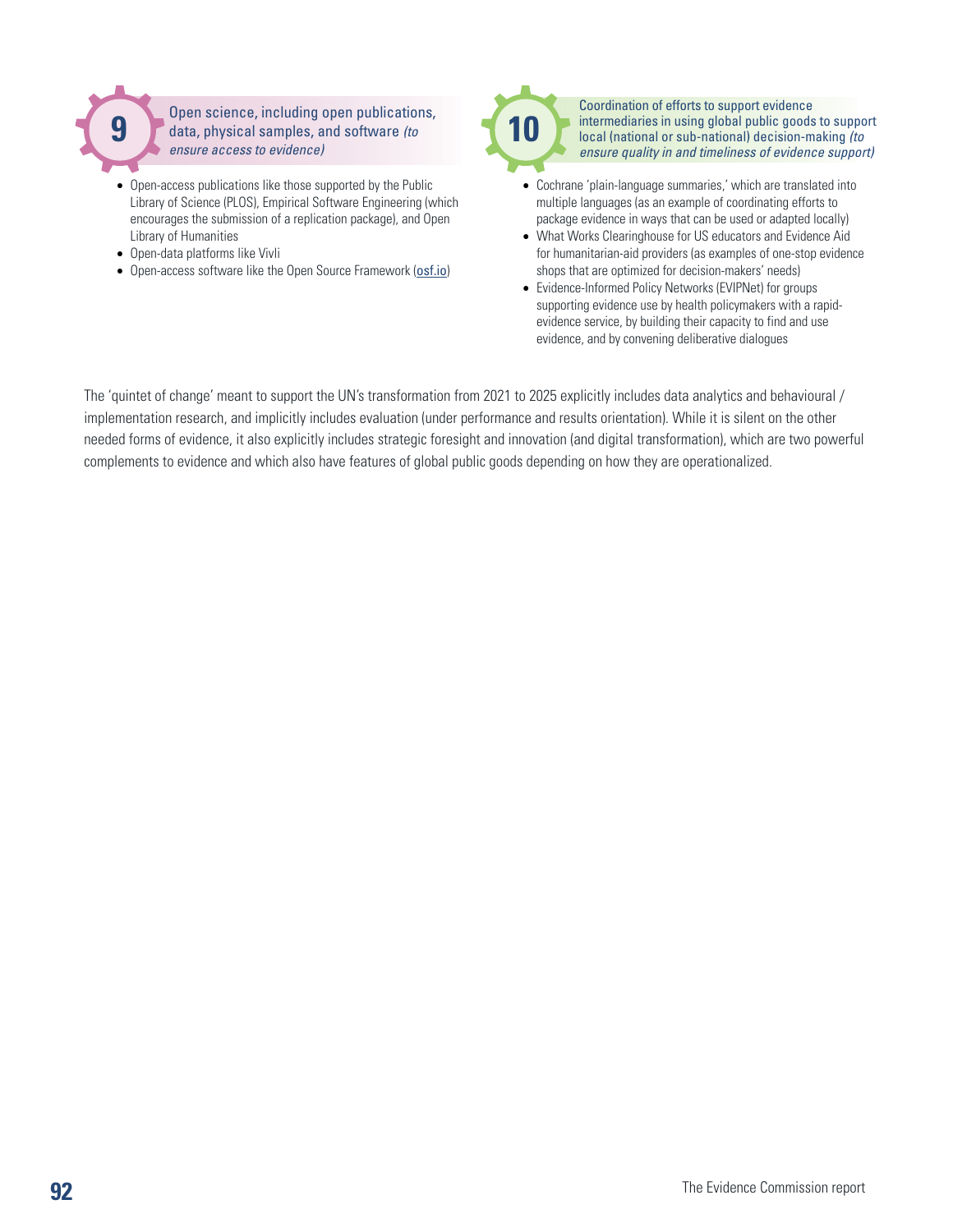## <span id="page-4-0"></span>**6.2** Equitably distributed capacities needed to support evidence use

The capacities needed to support evidence use should be distributed across four dimensions:

- vertically across levels (global and local, where local can mean national, state or provincial, and municipal jurisdictions, as well as large organizations), with capacities concentrated globally where they involve evidence-related global public goods (e.g., syntheses of the best evidence globally) or there are strong arguments about economies of scale
- functionally across domains (decision-makers who use evidence, evidence intermediaries who support the use of evidence, and producers of the eight forms of evidence), with capacities concentrated wherever there are comparative advantages
- horizontally across local jurisdictions, with capacities for using and supporting the use of evidence equitably distributed across all jurisdictions (regardless of whether they are high- or low- and middle-income countries)
- $\bullet$  substantively across societal challenges (or Sustainable Development Goals, such as  $2 -$  Zero hunger,  $4 -$  Quality education, and  $6 -$ Clean water and sanitation).

We illustrate the first and second of these dimensions below.



\* *e.g., UN Assembly resolutions and UN agency guidelines*

\*\* *e.g., capacity to respond to questions with best evidence*

\*\*\* *e.g., Cochrane evidence syntheses and IPCC modeling*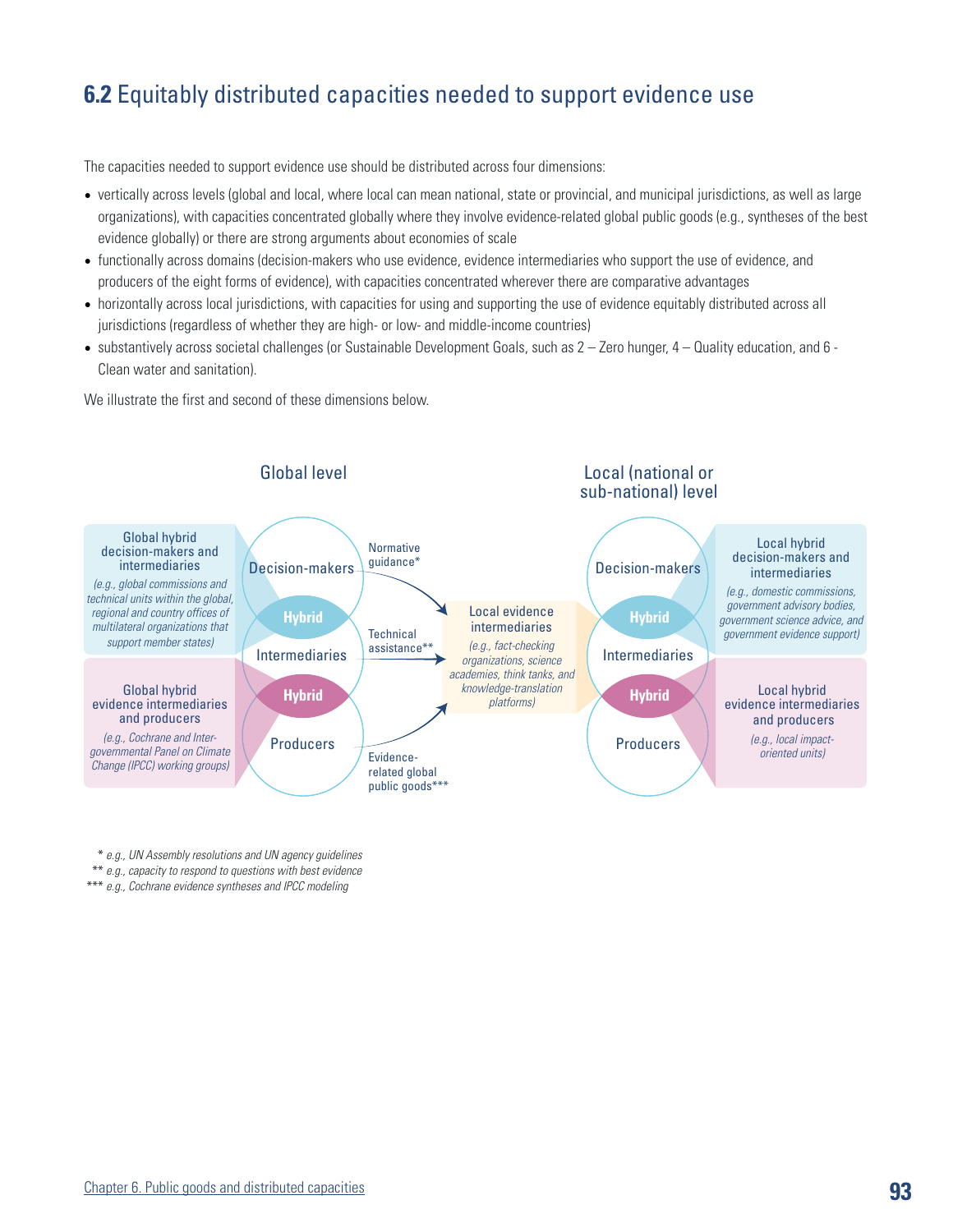Below we expand upon these two dimensions, and to do so we draw on **[section 6.1](#page-1-0)** (about global public goods) to inform the vertical distribution of capacities, and on **section 5.4** (about capacity, opportunity and motivation in different domains) to inform the functional distribution of capacities. Further details about the strategies that evidence intermediaries can use are provided in **section 5.3**.

| Level and domain                                                                                                                                                                                                                        | <b>Capacities needed</b>                                                                                                                                                                                                                                                                                                                                                                                                                                                                                                                                                                                                                                                                                                                                                                                                                                                                                                                                                                                                                                                                                                                                                                                                                                                                                                                                                                                                                                                                                                                                                                                                                                                                                                                                                                                                                   |
|-----------------------------------------------------------------------------------------------------------------------------------------------------------------------------------------------------------------------------------------|--------------------------------------------------------------------------------------------------------------------------------------------------------------------------------------------------------------------------------------------------------------------------------------------------------------------------------------------------------------------------------------------------------------------------------------------------------------------------------------------------------------------------------------------------------------------------------------------------------------------------------------------------------------------------------------------------------------------------------------------------------------------------------------------------------------------------------------------------------------------------------------------------------------------------------------------------------------------------------------------------------------------------------------------------------------------------------------------------------------------------------------------------------------------------------------------------------------------------------------------------------------------------------------------------------------------------------------------------------------------------------------------------------------------------------------------------------------------------------------------------------------------------------------------------------------------------------------------------------------------------------------------------------------------------------------------------------------------------------------------------------------------------------------------------------------------------------------------|
| <b>Global hybrid</b><br>decision-makers and<br>intermediaries<br>(e.g., global commissions<br>and technical units within<br>the global, regional and<br>country offices of multilateral<br>organizations that support<br>member states) | • Acquiring, assessing, adapting and applying evidence in their own efforts to address societal challenges, as well<br>as ensuring that staff have the:<br>o Capacity to distinguish high- from low-quality evidence and to judge, with humility and empathy, what the<br>evidence means in a particular context<br>o Opportunity to use evidence (e.g., supportive structures and processes)<br>o Motivation to use evidence (e.g., hiring those who are intrinsically motivated or incentivizing them)<br>• Responding to decision-makers' needs with best evidence (in this case for commission target audiences and in<br>member states), a function with distinct capacity, opportunity and motivation (COM) requirements (see 'Interface<br>between supply and demand in a status-quo environment' in section 5.4)<br>• Building the case for greater evidence use and optimizing supportive structures, processes and incentives, which<br>also has distinct COM requirements (see 'Interface between supply and demand in a changing environment' in<br>section 5.4)<br>• As part of the above optimization, securing funding for and promoting the use of key global public goods:<br>o Harmonization of evidence requirements for regulatory and other assessments globally<br>o Listening and foresight<br>o Prioritization of globally needed evidence<br>○ Open science (e.g., publications, data, physical samples, and software)<br>o Coordinated efforts to support evidence intermediaries in using global public goods to support local (national or<br>sub-national) decision-making (e.g., one-stop evidence shops and EVIPNet)<br>• Also as part of the above optimization, working with global evidence producers to secure funding for and promote<br>additional key global public goods listed in the circle below |
| Global hybrid evidence<br>intermediaries and<br>producers                                                                                                                                                                               | • Coordinating and ensuring the timely and high-quality production of:<br>○ Syntheses of the best evidence globally<br>o Other types of evidence that is best produced globally or at least regionally<br>o Globally relevant living evidence products that can be used or adapted locally<br>• Registering plans to produce or synthesize evidence<br>• Setting standards for evidence production and supporting their use, which includes the distinct capacity,<br>opportunity and motivation (COM) requirements (see 'Supply of evidence' in section 5.4)                                                                                                                                                                                                                                                                                                                                                                                                                                                                                                                                                                                                                                                                                                                                                                                                                                                                                                                                                                                                                                                                                                                                                                                                                                                                              |
| Local hybrid<br>decision-makers and<br>intermediaries<br>(e.g., national commissions,<br>government advisory bodies,<br>government science advice, and<br>government evidence support)                                                  | • Similar to global hybrid decision-makers and intermediaries<br>o Acquiring, assessing, adapting and applying evidence in their own efforts to address societal challenges<br>○ Responding to local decision-makers' needs with best evidence<br>o Building the case for greater local evidence use and optimizing supportive local structures, processes and<br>incentives<br>○ As part of the above optimization<br>• Contributing to funding for, promoting the use of, and using global public goods (e.g., syntheses of the<br>best evidence globally, other types of evidence that is best produced globally, globally relevant living<br>evidence products, and one-stop evidence shops<br>○ Complementing these global public goods with funding for, promotion of and use of local work where<br>appropriate, such as:<br>o Listening and foresight<br>o Prioritization of locally needed evidence<br>○ Co-production of local evidence (e.g., data analytics, modeling, evaluations, behavioural<br>implementation research, and qualitative insights)<br>o Integration of different forms of evidence into innovative types of evidence products                                                                                                                                                                                                                                                                                                                                                                                                                                                                                                                                                                                                                                                                               |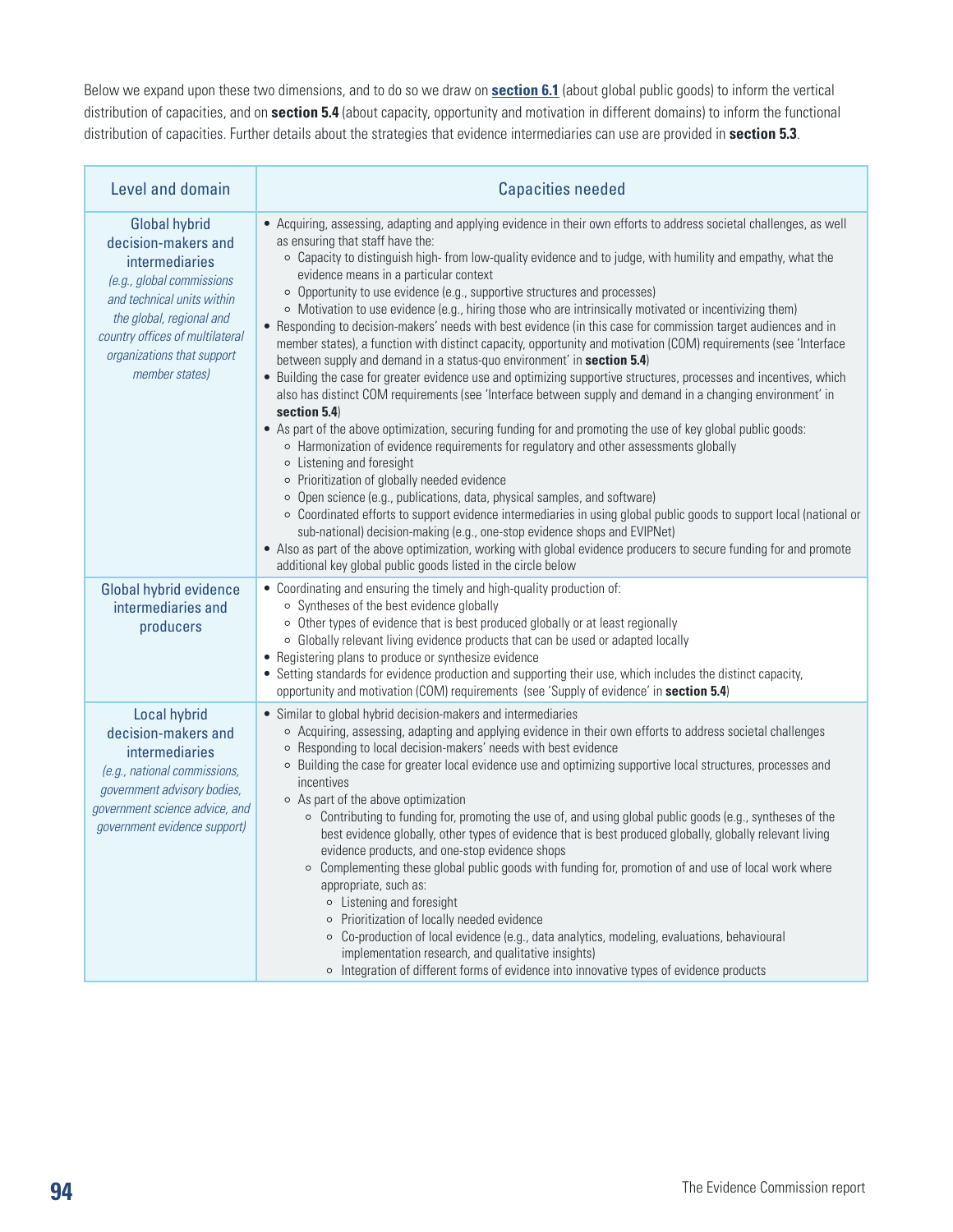| Local evidence                                                                                           | • Responding to local decision-makers' needs with best evidence, which has distinct COM requirements (see                                                                                                                                                                                                                                                   |
|----------------------------------------------------------------------------------------------------------|-------------------------------------------------------------------------------------------------------------------------------------------------------------------------------------------------------------------------------------------------------------------------------------------------------------------------------------------------------------|
| <i>intermediaries</i>                                                                                    | 'Interface between supply and demand in a status-quo environment' in <b>section 5.4</b> and, in the case of those                                                                                                                                                                                                                                           |
| (e.g., national fact-checking                                                                            | supporting policymakers, the text below section 5.4, as well as additional details in section 5.3)                                                                                                                                                                                                                                                          |
| organizations, science                                                                                   | • Building the case for greater local evidence use and optimizing supportive local structures, processes and                                                                                                                                                                                                                                                |
| academies, think tanks, and                                                                              | incentives, which also has distinct COM requirements (see 'Interface between supply and demand in a changing                                                                                                                                                                                                                                                |
| knowledge-translation platforms)                                                                         | environment' in section 5.4)                                                                                                                                                                                                                                                                                                                                |
| Local hybrid evidence<br>intermediaries and<br>producers<br>$(e.g.,$ national impact-<br>oriented units) | • Responding to local decision-makers' and intermediaries' needs for new local best evidence (e.g., data analytics,<br>modeling, evaluation, behavioural / implementation research, qualitative insights, evidence synthesis, technology<br>assessment, and guidelines), which also has distinct COM requirements (see 'Supply of evidence' in section 5.4) |

Turning to the third and fourth dimensions – local jurisdictions and societal challenges (or Sustainable Development Goals (SDG) – consider the case of a Nigerian non-governmental organization focused on SDG4 – Quality education. This organization may be both a 'decisionmaker' and an intermediary that supports the use of evidence by government policymakers, school leaders, teachers, and parents. Ideally the organization would have the capacity, opportunity and motivation to:

- acquire, assess, adapt and apply evidence in their own efforts to support quality education
- respond to Nigerian decision-makers' needs with best evidence
- build the case for greater local evidence use and for optimizing supportive local structures, processes and incentives.

For the first two points the organization may:

- keep abreast of evidence needs through its own 'rapid evidence service' request process and by tapping into a Nigerian initiative that supports listening and foresight, as well as the prioritization of locally needed evidence, in the education sector
- begin any response by searching the best one-stop evidence shops focused on education (e.g., [Education Endowment Foundation](https://educationendowmentfoundation.org.uk/) in the UK and [What Works Clearinghouse](https://ies.ed.gov/ncee/wwc/) in the US) and judging what they mean for Nigeria
- lead the co-production of one type of local evidence (e.g., parent and teacher assessments that can feed into Nigeria-specific data analytics and evaluations)
- partner with other applied local evidence groups that are co-producing Nigeria-specific evidence (e.g., data analytics, modeling, evaluations, behavioural/implementation research, and qualitative insights)
- contribute to one or two syntheses of the global evidence through ongoing involvement in a Campbell review group
- pilot the integration of these different forms of evidence into innovative types of evidence products and scale up the products that an evaluation suggests are most highly valued and used by decision-makers.

For the third bullet point ('build the case for greater local evidence use ...'), the organization may start by describing the current 'system' supporting educational decision-making. For a comprehensive example of a jurisdiction-specific evidence-support system covering a broad set of societal challenges, see the Alliance for Useful Evidence's UK evidence ecosystem for social policy (from 2015).